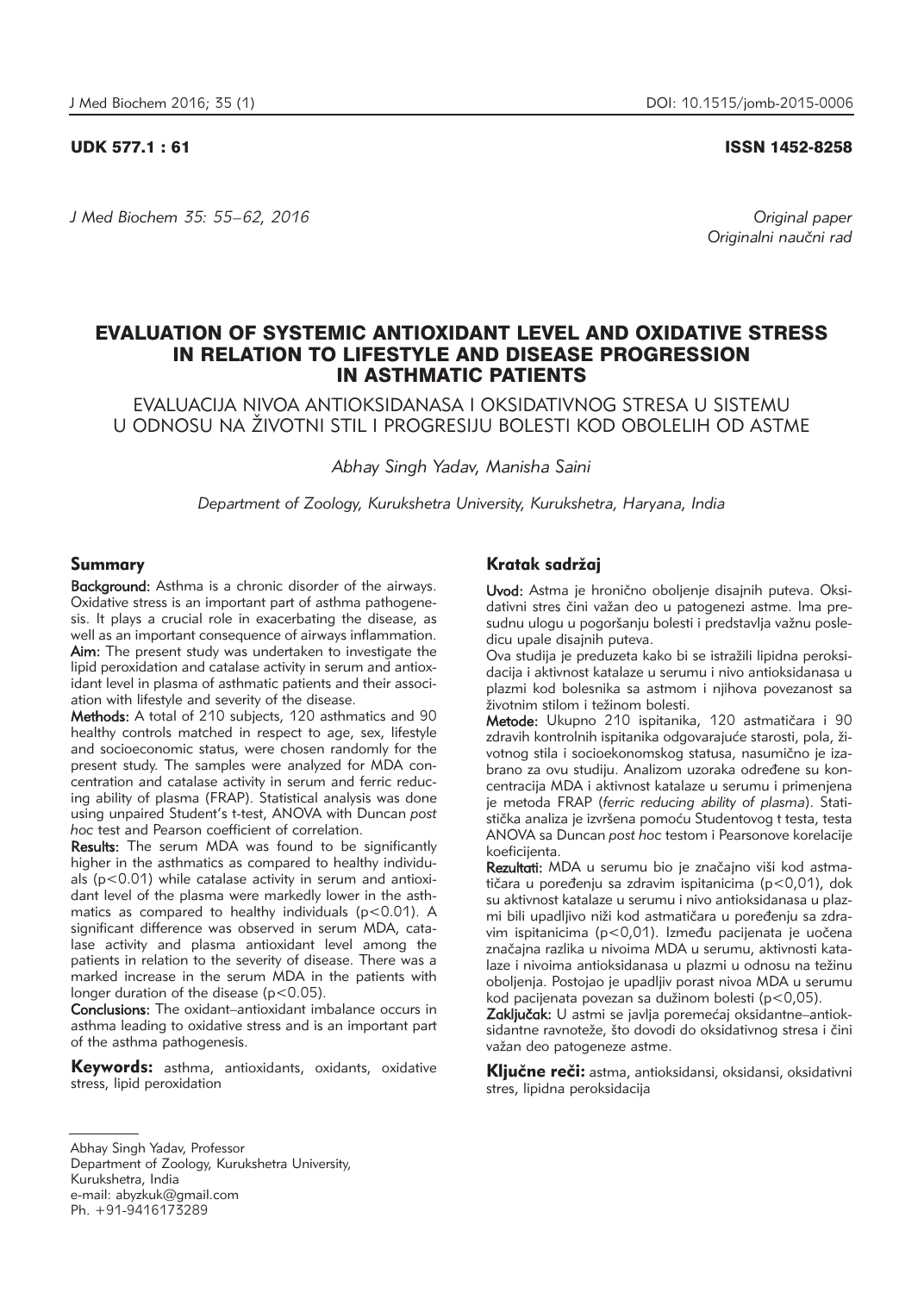## Introduction

The increasing incidence of asthma is a serious global issue especially in the urban population (1). Asthma is a major cause of chronic morbidity and mortality with an estimated 300 million people affected worldwide and the incidences have increased in the past few years (2). Asthma is characterized by chronic inflammation of the airways which involves recurrent episodes of wheezing, airflow obstruction and airways hyper-responsiveness to a variety of stimuli (3–5). Oxidative stress is defined as the damage that occurs when the oxidant level in the body overwhelms the antioxidant defense because of the increased reactive oxygen species such as superoxide radical (O<sub>2</sub><sup>\*</sup>), hydrogen peroxide (H<sub>2</sub>O<sub>2</sub>), hypochlorous acid (HOCl), and hydroxyl radical (OH\*). The oxidative stress is an important component as well as consequence of asthma pathogenesis and various factors like age, duration and lifestyle determine the overall impact of disease. Increased production of ROS in asthma has been reported in many studies (6- 9) and also that it is associated with an alteration in antioxidant activity in the lung and blood (10) and the development of airway hyper-responsiveness (11). The inflammation of the airways leads to overproduction of the reactive oxygen species (ROS) that cause oxidative stress by interfering with the tissues in our body like proteins, lipids and DNA and causing dysfunction of these molecules. The ROS generate a large number of oxidative modifications in DNA including strand breaks and base oxidations (12–14). In addition, the physiological antioxidant system that is equipped to remove the oxidants is also impaired in asthma due to increased inflammation (15). Further more, poor diet or lifestyle and lesser intake of antioxidants also lead to increased oxidative stress and worsen the symptoms in the patients. The reactive oxygen species exaggerate airways inflammation by inducing many proinflammatory mediators including macrophages, neutrophils and eosinophils (16–17). The enzymatic antioxidants such as catalase present in the pulmonary fluid and interstitial spaces of the lungs and also in the blood vessels and airways help convert the potent oxidant hydrogen peroxide  $(H_2O_2)$ to  $H<sub>2</sub>O$  thus helping to reduce systemic oxidant level. These enzymatic antioxidants have been reported to be decreased in asthmatic patients, which further aids in systemic oxidative stress (7). The increased oxidative stress can also be attributed to increased lipid peroxidation in asthmatic patients. The malondialdehyde (MDA) concentration in serum is an important biomarker tool to assess increased oxidative stress and lipid peroxidation in asthmatic patients (18–19). Further, the reduced antioxidant level in the diseased persons which exacerbates the symptoms is also important and should be considered. The Ferric Reducing Ability of Plasma (FRAP) assay is a rapid and novel method to measure the total antioxidant power of plasma. The basic principle of this assay is the conversion of ferric to ferrous ion at low pH and formation of a ferrous-tripyridyltriazine (TPTZ) complex which gives blue color (20).

The present study aimed to compare the malondialdehyde and catalase activity level in serum and the ferric reducing ability of plasma between the asthmatic patients and healthy individuals. We have also studied the effects of lifestyle including smoking, drinking and dietary habits and other related factors on disease progression.

#### Materials and Methods

## *Subjects*

A total of 210 subjects, 120 asthmatics and 90 healthy controls matched with respect to age, sex, lifestyle and socioeconomic status, were chosen randomly for the present study. All the patients were diagnosed with spirometry tests and clinical symptoms by a registered medical practitioner and the severity of disease was determined as per the Global Initiative for Asthma guidelines (3). The diagnosis was done on the basis of symptoms, recurrent episodes, wheezing and measuring the forced expiratory volume in 1 second (FEV1) and other spirometric parameters like forced vital capacity (FVC), peak expiratory flow rate (PEF) etc. For control, those individuals were selected who had no respiratory symptoms or any other illness and were not taking any drugs.

An appropriate written informed consent was taken from each subject prior to taking samples. The ethical clearance was obtained from the Institutional Ethics Committee of Kurukshetra University, Kurukshetra. A detailed questionnaire was filled in by each subject to collect details regarding their sex, age, dietary habits, smoking and drinking habits and other parameters related to their lifestyle. Each patient's clinical profile, spirometric measurements, history of allergy and treatment details were also collected. The study was carried out keeping in view the Declaration of Helsinki ethical guidelines for experiments involving humans.

## *Sample collection*

Blood samples were drawn from the vein of the subjects by a registered medical practitioner and taken to the laboratory in plastic vials. The blood was allowed to clot for 30 minutes and then centrifuged at 2500 rpm for 15 minutes. The serum was collected and a part of it was analyzed within 24 hours. The rest of it was stored at  $-20$  °C for use at a later stage if required. For plasma, blood was collected in K<sub>2</sub>EDTA coated vials (Becton Dickinson) and centrifuged at 2500 rpm. Analysis was done within 24 hours. All the reagents were prepared in the laboratory conditions. No commercial kit was used.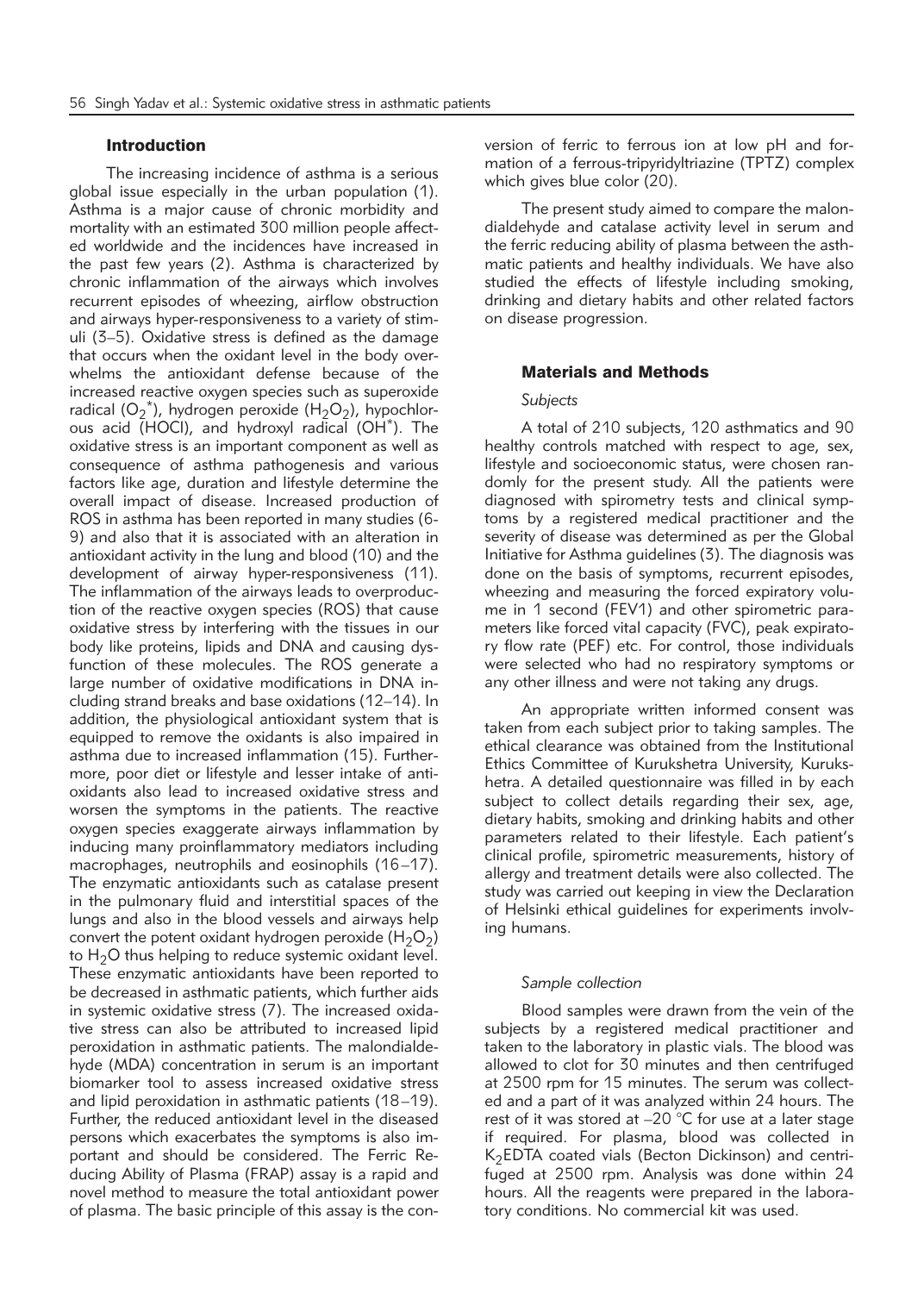#### *Catalase activity in serum*

The catalase activity was evaluated by the method of Aebi (21) on the basis of oxidation of  $H_2O_2$ . The activity of catalase was measured by taking  $20 \mu L$  serum in 4 mL of 50 mmol/L phosphate buffer (HIMEDIA) in a test tube. Then, 0.65 mL of substrate (10 mmol/L  $H_2O_2$ ) was added and immediately read at 240 nm for  $\bar{5}$  minutes by a UV-visible nanophotometer (IMPLEN, Germany). The results were expressed in U/mg protein.

#### *Lipid peroxidation assay*

For detecting the level of lipid peroxidation in serum, MDA concentration was analyzed using the standard protocol of Buege and Aust (22). For this, 0.1 mL sample, 0.1 mL Tris-HCl buffer, 0.1 mL  $FeSO<sub>4</sub>$  and 0.1 mL ascorbic acid were added in a test tube, then 0.6 mL  $dH<sub>2</sub>O$  was added to make the volume 1.0 mL. It was incubated at 37 ˚C for 15 min. Then, 1.0 mL tri-chloro acetic acid (TCA) (HIMEDIA) and 2 mL 2-thiobarbituric acid (TBA) (HIMEDIA) were added to the reaction mixture. Tubes were plugged and incubated for 15 min in boiling water. Centrifugation was done at 3000 rpm for 10 min. Readings were taken with the light pink supernatant at 532 nm against buffer blank. The concentration of MDA was calculated using the extinction coefficient of MDA-TBA complex which is  $1.56 \times 10^5$  mmol/L-1 cm-1 and the results were expressed as nmoles/ml of serum.

#### *FRAP assay*

Total antioxidant power of plasma was measured by the FRAP (ferric reducing ability of plasma) assay given by Benzie and Strain (20). One hundred  $\mu$ L of plasma was mixed with 300 µL distilled water and 3 mL of working FRAP reagent, freshly prepared by adding 10:1:1 ratio of 300 mmol/L acetate buffer, a 10 mmol/L 2,4,6-tripyridyl-S-triazine (HIMEDIA) in 40 mmol/L HCl and 20 mmol/L FeCl<sub>3</sub>  $\times$  6H<sub>2</sub>O (HIMEDIA). Absorbance was measured at 593 nm at zero minute after vortexing. After that, samples were placed at 37 ˚C in a water bath and absorbance was taken after 4 minutes. Ascorbic acid was taken as standard.

The concentration of serum MDA, catalase activity and FRAP values were determined in asthmatics and controls in relation to various correlates like sex, age group, smoking habits, dietary habits, drinking habits, drug intake, family history, duration etc.

## *Statistical analysis*

Statistical software, SPSS v16.0 and Microsoft Excel 2007 were used for the analysis of the epidemiological data and the experimental results for all the assays conducted during the present study and for preparation of graphs. The following tests were applied: 1) unpaired Student's t-test, 2) one-way analysis of variance (ANOVA) with Duncan *post hoc* test and 3) Pearson's correlation coefficient (2-tailed). A p<0.05 was considered as significant.

#### **Results**

The general and clinical characteristics of all the subjects are given in *Table I*. The average age of the subjects was 42.48 years (range 13–80 years). These were characterized for gender, age, smoking and drinking habits, dietary habits, daily physical activity and biomass exposure (use of biomass fuel). Out of 210 subjects, 97 (46.2%) were males and 113 (53.8%) were females. A significant difference (p<0.01) was observed in the spirometric measurements (FVC, FEV1, FEV1/FVC, PEF and FEF25–75% predicted) of the asthmatics and the healthy subjects (*Table I*). The serum MDA (0.75±0.08) was found to be significantly higher in the asthmatics as compared to healthy individuals  $(0.38\pm0.02, p<0.01)$ .

Marked differences were observed in the biochemical and spirometric parameters among the patients with different severity of disease except age, BMI and catalase activity of serum (*Table II*). The mean serum MDA of asthmatics was found to be significantly increasing with increased level of severity (p<0.05), whereas mean FRAP value was significantly decreasing with increased severity level (p<0.01). Markedly higher level of serum MDA was observed in all the categories of asthmatic patients as compared to the similar categories of healthy individuals except for alcohol consumers (*Figure 1*). The serum catalase activity was found to be significantly lower in the asthmatics as compared to healthy controls  $(p<0.01)$  in total (*Table I*) and in all the categories of patients except smokers and alcohol consumers (*Figure 2*). Total antioxidant status of the plasma was markedly lower in the asthmatics (367.39±9.95) in comparison to healthy individuals  $(466.67 \pm 15.52, p < 0.01)$ in total (*Table I*) as well as in all the subcategories (*Figure 3*). Only slight differences were observed in the serum MDA, catalase activity and FRAP values among asthmatic subjects in relation to various correlates like sex, age group, smoking habits, dietary habits, drinking habits, drug intake, and family history. However, a significant difference was observed in the plasma antioxidant levels in asthmatic males and females (p<0.05). The comparison of serum MDA, catalase activity and FRAP values in asthmatics was also done in relation to number of cigarettes smoked in a day, but no significant differences were observed. Similarly, comparisons were made according to different amount of alcohol consumed in a month. Catalase activity showed no significant difference while serum MDA was found to be significantly higher in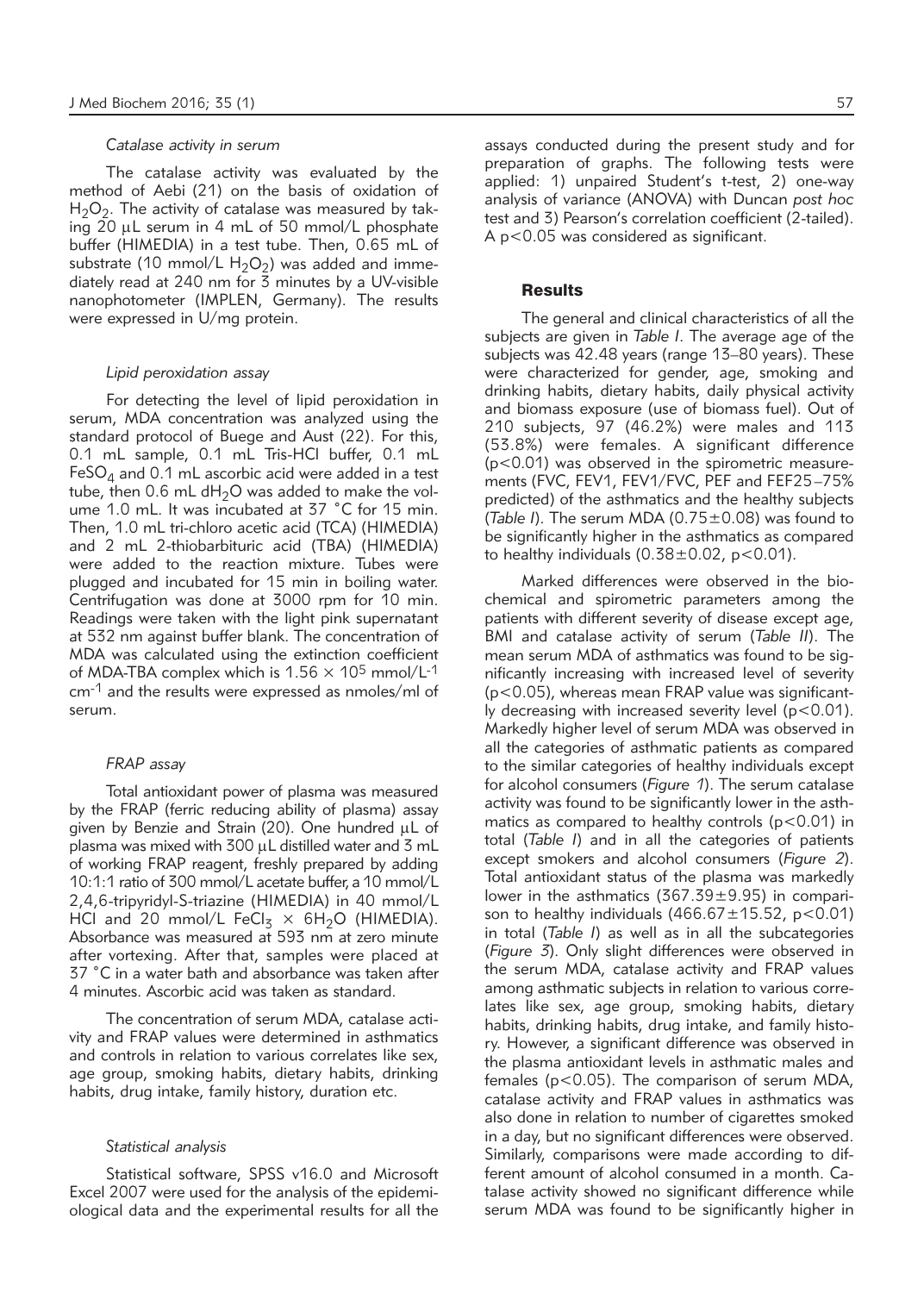| Characteristics                      | Asthmatics       | Controls           | p value |
|--------------------------------------|------------------|--------------------|---------|
| N                                    | 120              | 90                 |         |
| Age (years)                          | $45.22 \pm 1.48$ | 38.84±1.32         | —       |
| Age range (years)                    | $13 - 80$        | $18 - 67$          | -       |
| BMI $(Kg/m2)$                        | $23.84 \pm 0.47$ | $23.61 \pm 0.39$   | 0.707   |
| FVC (% Predicted)**                  | 71.66±1.79       | $95.26 \pm 1.18$   | 0.000   |
| FEV1 (% Predicted)**                 | $66.97 \pm 1.94$ | $94.33 \pm 0.98$   | 0.000   |
| FEV1/FVC (% Predicted)**             | $95.40 \pm 1.37$ | $104.79 \pm 0.78$  | 0.000   |
| PEF (% Predicted)**                  | $54.27 \pm 2.11$ | $80.59 \pm 1.82$   | 0.000   |
| FEF 25-75 (% Predicted)**            | $46.35 \pm 2.01$ | $74.53 \pm 2.06$   | 0.000   |
| Sex (Males/Females)                  | 44/76            | 53/37              |         |
| Smokers/Nonsmokers                   | 19/101           | 29/61              |         |
| Alcohol consumers/Abstainers         | 17/103           | 25/65              |         |
| Vegetarians/Non-vegetarians          | 81/39            | 53/37              |         |
| Mild to moderately active/Sedentary  | 24/96            | 38/52              |         |
| Biomass smoke exposure (Exp/Non-exp) | 37/83            | 29/61              |         |
| Serum MDA (nmol/mL)**                | $0.75 \pm 0.08$  | $0.38 + 0.02$      | 0.000   |
| FRAP $(\mu \text{mol/L})$ **         | 367.39±9.95      | $466.67 \pm 15.52$ | 0.000   |
| Catalase activity (U/mg protein)**   | $0.20 \pm 0.02$  | $0.30 \pm 0.02$    | 0.000   |

|  |  |  |  |  |  | Table I General, clinical and demographic characteristics of the subjects studied. |  |  |  |
|--|--|--|--|--|--|------------------------------------------------------------------------------------|--|--|--|
|--|--|--|--|--|--|------------------------------------------------------------------------------------|--|--|--|

\*\*Significant (p<0.01), unpaired Student's t-test.

BMI – Body Mass Index, FVC – Forced Vital Capacity, FEV1 – Forced Expiratory Volume in 1 Second, PEF – Peak Expiratory Flow Rate, FEF25-75% – Forced Expiratory Flow at 25–75% in % predicted, Exp – Exposed.

The values of age, BMI, FVC, FEV1, FEV1/FVC, PEF and FEF 25-75 are expressed as Mean ± S.E of mean.

| Variables             |                      |                    |                      |                    |         |  |
|-----------------------|----------------------|--------------------|----------------------|--------------------|---------|--|
|                       | Intermittent         | Mild               | Moderate             | Severe             | p-value |  |
| N                     | 18                   | 34                 | 30                   | 38                 |         |  |
| Age                   | $36.39 \pm 3.15$ A   | $41.56 \pm 2.32AB$ | $46.86 \pm 2.60BC$   | $51.37 \pm 3.02C$  | -       |  |
| BMH                   | $24.10 \pm 1.23$ A   | $24.16 \pm 0.86$ A | $24.04 \pm 0.88$ A   | $23.26 \pm 0.90$ A | 0.874   |  |
| FVC**                 | $90.39 + 5.42A$      | $85.32 \pm 2.39B$  | $68.50 \pm 2.08$ C   | $53.05 \pm 2.05C$  | 0.000   |  |
| $FEV1**$              | $87.55 \pm 3.15A$    | $77.59 \pm 1.46B$  | $63.73 \pm 2.30C$    | $50.29 \pm 3.9$ D  | 0.000   |  |
| FEV1/FVC**            | $101.44 \pm 2.13$ A  | $96.03 \pm 1.94B$  | $98.17 \pm 5.20AB$   | $89.79 \pm 2.71B$  | 0.024   |  |
| PEF**                 | 76.78±3.85A          | $69.18 \pm 2.69B$  | $47.30 \pm 2.52$ C   | 35.76±3.20C        | 0.000   |  |
| FEF25-75%**           | $67.89 + 4.84A$      | $57.79 \pm 2.72B$  | $43.47 + 5.44C$      | $28.18 \pm 2.15D$  | 0.000   |  |
| Serum MDA*            | $0.36 \pm 0.05$ A    | $0.66 \pm 0.09AB$  | $0.88 \pm 0.15B$     | $0.91 \pm 0.12B$   | 0.018   |  |
| FRAP**                | $397.99 \pm 20.31$ A | 405.20±17.82A      | $363.34 \pm 19.99AB$ | $322.25 \pm 17.7B$ | 0.006   |  |
| Catalase activity $#$ | $0.25 \pm 0.06$ A    | $0.21 \pm 0.03$ A  | $0.21 \pm 0.04$ A    | $0.16 \pm 0.03$ A  | 0.487   |  |

Table II Comparison of various parameters among patients with different severity of asthma.

The values are expressed as Mean± S.E. \*The values are significantly different at 0.05 level (p<0.05), ANOVA. \*\*The values are significantly different at 0.01 level (p<0.01), ANOVA. #The values are not significantly different.

The values with different alphabets in superscript along a row are significantly different from each other (Duncan multiple range test, 0.05 level).

The alphabets in superscript denote the significant difference, along a row; the highest value being denoted by A, lower by B and so on.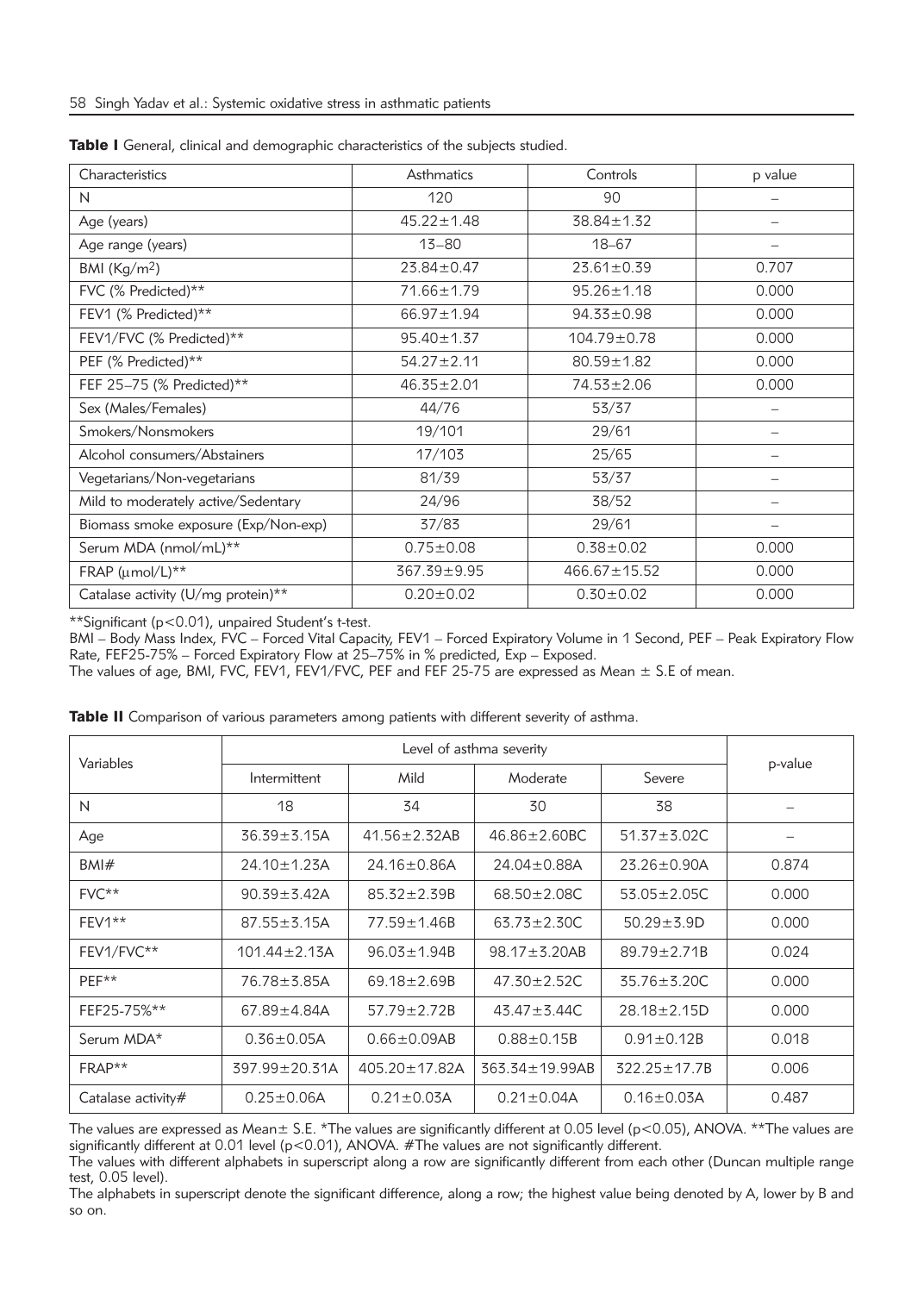

Figure 1 MDA concentration expressed as nmol of MDA/ml of serum in asthmatic patients and controls. \*\*Significant ( $p<0.01$ ), unpaired Student's t-test.



Figure 2 Catalase activity in serum expressed as units/mg protein in asthmatic patients and controls. \*Significant ( $p < 0.05$ ), \*\*Significant (p<0.01), unpaired Student's t-test.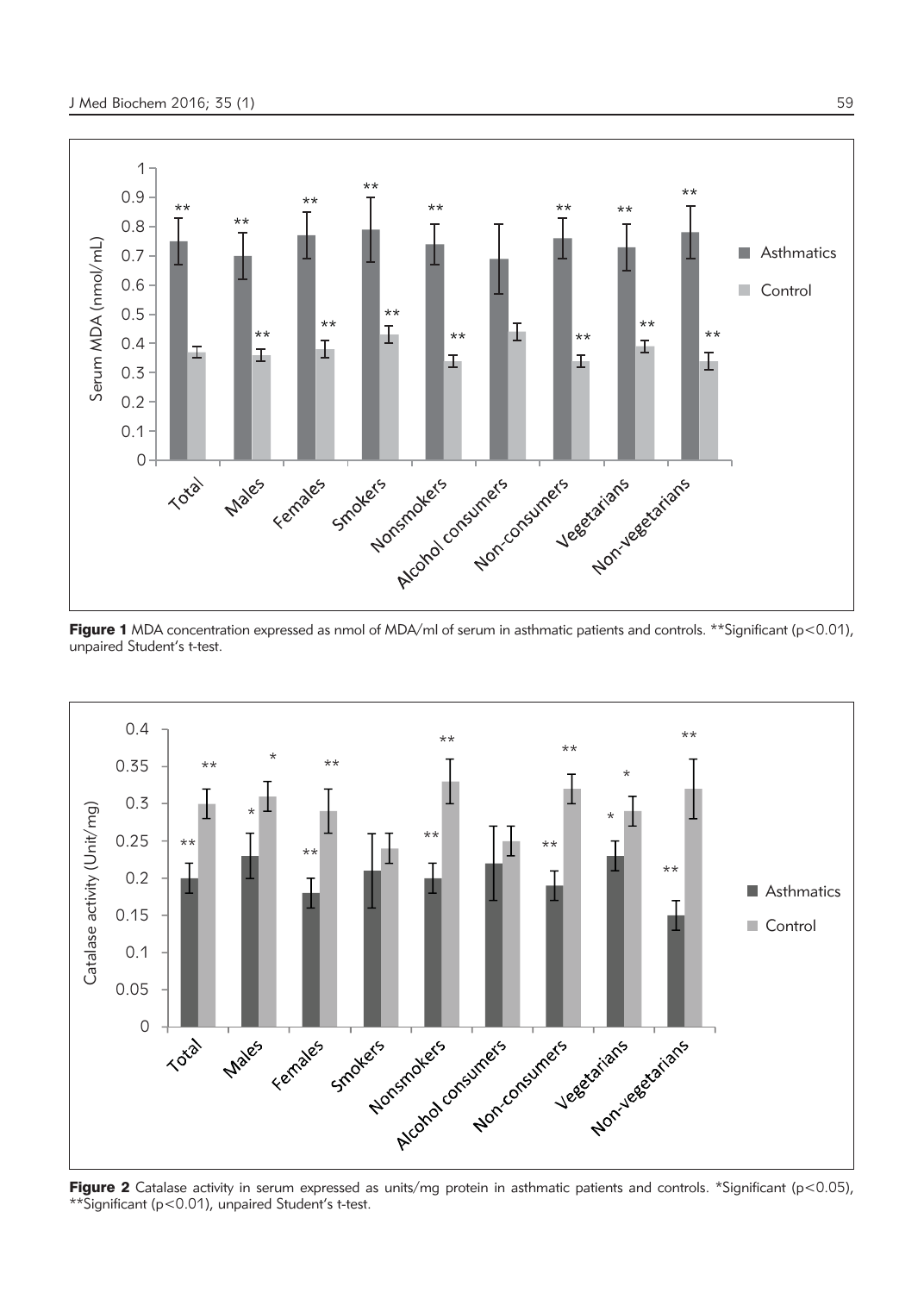

Figure 3 Ferric reducing antioxidant power (FRAP) of plasma expressed as umol/L in asthmatic patients and controls. \*\*Significant (p<0.01), unpaired Student's t-test.

Table III Comparison of serum MDA, catalase activity and plasma antioxidant status among asthmatic subjects in relation to consumption of alcohol (all kinds) in a month.

| Consumption of alcohol | N | Specific activity<br>of catalase<br>(U/mg protein) | Serum MDA (nmol/mL) | <b>FRAP</b> value<br>$(\mu \text{mol/L})$ |
|------------------------|---|----------------------------------------------------|---------------------|-------------------------------------------|
| $<$ 1 L/month          |   | $0.17 \pm 0.08$ #                                  | $0.41 \pm 0.13B$    | 511.80±40.33A                             |
| $1 - 7$ L/month        | 6 | $0.22 \pm 0.09#$                                   | $0.53 \pm 0.06B$    | $359.47 \pm 35.61B$                       |
| $>7$ L/month           |   | $0.26 \pm 0.10#$                                   | $0.10 \pm 0.27$ A   | $306.70 \pm 41.28B$                       |

The values are expressed as Mean± S. E. Values with different alphabets in superscript along a column show significant difference (p<0.05), ANOVA with Duncan *post hoc* test. #The values show nonsignificant difference (p>0.05, ANOVA).

persons consuming more than 7 L in a month. The FRAP value was found to be markedly lower in the asthmatic subjects who were taking 1–7 L and more than that in a month as compared to those who were taking less than 1 L/month (*Table III*). No significant differences were observed in biochemical parameters with different age groups (class interval for 13–50 and 50–80 years were compared with each other) and family history (subjects with or without a family history of asthma were compared) among the asthmatic patients.

There was a remarkable negative correlation of the serum MDA with the spirometric observations,

FVC (*r*=–0.171, p<0.05) and FEV1 (*r*=–0.200, p<0.05) and a positive correlation with the age (*r*=0.212, p<0.05) of the patients and duration of the disease (*r*=0.237, p<0.05). The catalase activity of serum was slightly correlated with FVC (*r*=0.091) and FEV1 (r=0.083), but a markedly negative correlation was observed with duration of disease (*r*=–0.167, p<0.05). The total antioxidant status of the plasma exhibited a significantly positive correlation with the FVC (*r*=0.196, p<0.05) and FEV1 (*r*=0.227, p<0.01) of the patients and a significant negative correlation with duration (*r*=–0.210,  $p < 0.05$ ).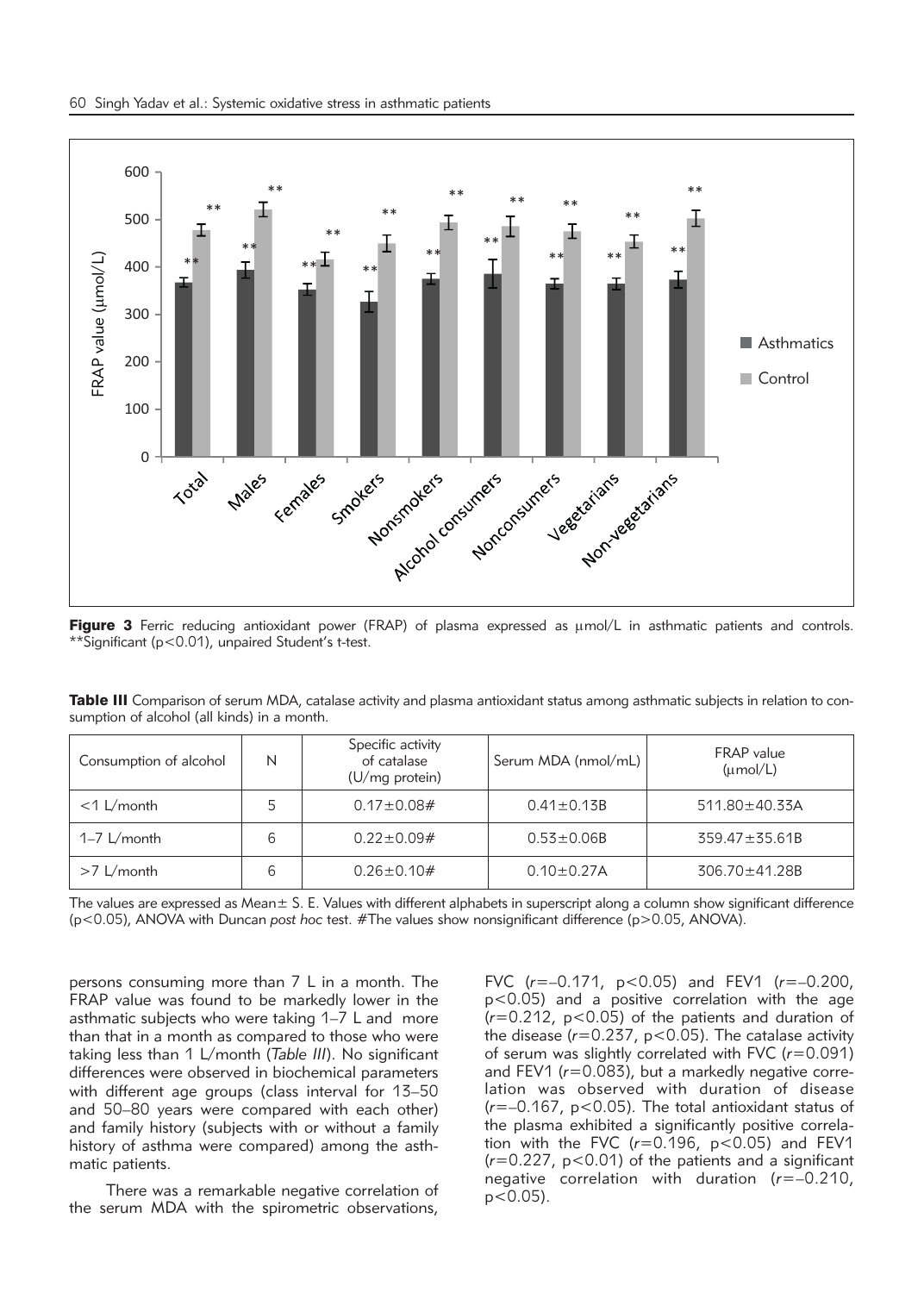## **Discussion**

The oxidative stress is an important constituent of asthma, where chronic inflammation leads to generation of reactive oxygen species and also exacerbates the disease. Many studies have reported elevated levels of lipid peroxidation in asthmatics especially during an acute asthmatic attack (18, 23–24). The data is inconsistent because of the varying lifestyle, dietary factors, techniques used for analysis and other factors, but overall it has been reported that the lipid peroxidation level increases with severity of disease. Rahman et al. (23) reported that the plasma MDA level was significantly higher in asthmatic patients as compared to controls and it was found to be increasing with the severity of disease. Increase in mean serum MDA level with increasing severity among asthmatic children has been reported by Al-Abdulla et al. (24). Ozaras et al. (18) studied lipid peroxidation in BAL fluid and reported that the MDA level was higher in asthmatic patients. Kanazawa et al. (25) also observed variations related to severity with acute exacerbations.

There is some evidence of lower plasma antioxidant levels in asthmatics as compared to healthy individuals. Rahman et al. (17) have reported lower antioxidant capacity of plasma in asthmatics with increased oxidative load. Ahmad et al. (26) studied MDA level, catalase activity in erythrocytes and the antioxidant level in plasma in asthmatic subjects. The study showed that the MDA level was higher while catalase activity in erythrocytes and antioxidant capacity of plasma were lower in asthmatic patients with increased severity of disease and also in comparison to healthy controls. The lower activity of catalase in the red blood cells of asthmatic patients has also been reported by Rai and Phadke (27). The present study entails that oxidant – antioxidant imbalance occurs in asthma and plays a role in disease progression. Our results are in accordance with the abovementioned studies. In the present study it was found that the MDA level was significantly higher, while catalase activity in serum and plasma antioxidant status were decreased in the asthmatic patients as compared to healthy individuals. Noticeable differences were observed for almost all the subcategories, viz males, females, smokers, nonsmokers, alcohol consumers and non-consumers, vegetarians and non-vegetarians. For example, in asthmatic smokers a significantly higher level of MDA was observed as compared to healthy smokers while the value of FRAP was significantly

lower in asthmatic smokers, which indicates that smoking also affects disease pathogenesis. The increased MDA concentration and decreased FRAP value with increasing consumption of alcohol among asthmatics also imply a dose response relationship of alcohol consumption and oxidative stress among asthmatic patients. MDA was found to be noticeably increasing while plasma antioxidant was observed to be decreasing with duration and also with severity of asthma. A significant positive correlation was observed between the serum MDA and age of the asthmatic patients, which implies that age plays a critical role in oxidative stress. The age-related increase in oxidative stress has also been reported in several earlier studies (28–30). Serum MDA was also found to be positively correlated with the duration of the disease, which signifies that lipid peroxidation increases with disease progression. There was a negative correlation of serum MDA with the FVC and FEV1 of the patients which indicates that lipid peroxidation increases with the level of severity. On the other hand, the catalase activity and plasma antioxidant level were found to be negatively correlated with duration of the disease, and positively correlated with the measured FVC and FEV1 of the patients, which implies that the lower antioxidant status causes airway obstruction. Similar findings have been reported by Ahmed et al. (26).

In conclusion, the present study depicted that the oxidative stress is an important part of asthma pathogenesis. The oxidant – antioxidant imbalance which occurs in asthma plays a crucial role in disease progression and severity. This study fortifies the evidence shown by the abovementioned studies.

## Acknowledgement

The present study was financially supported by Haryana State Council for Science and Technology, Panchkula (India). The authors duly acknowledge the authorities of Kurukshetra University, Kurukshetra for providing the laboratory and equipment facility and HSCST for providing funds for the present study. Sincere thanks are due to Dr. Subhash Garg and Dr. Madan Khanna for their help in collection of blood samples.

## Conflict of interest statement

The authors stated that they have no conflicts of interest regarding the publication of this article.